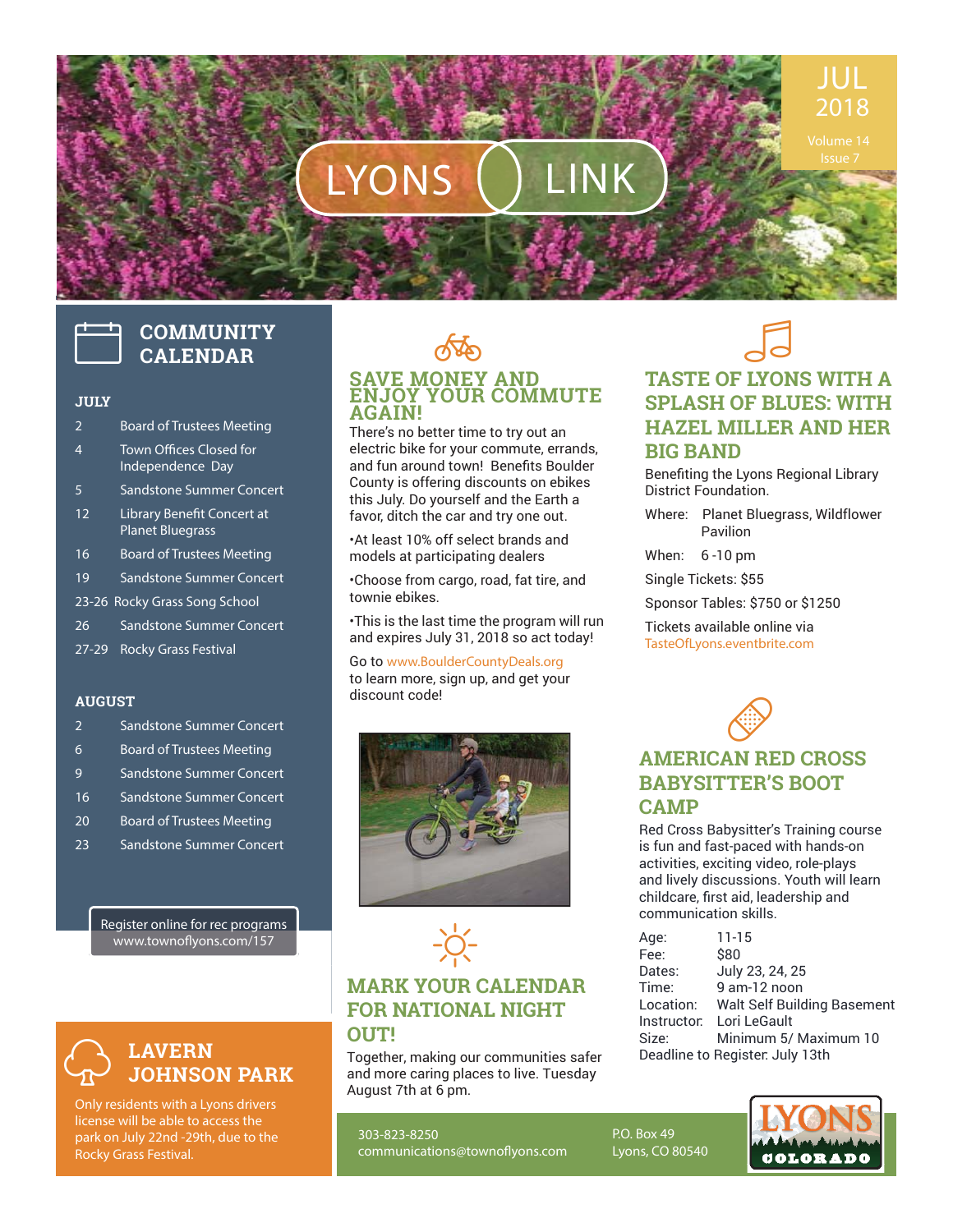### $\ddot{\phantom{a}}$ **POP FITNESS CLASSES**

Do you have a busy schedule but still want to get a workout in? Need to work around summer vacations? Do you like variety in your workouts? Try Pop Fitness! Each week offers a different class targeting different aspects of fitness and the focus is on fun. There are also different times to accommodate various schedules. Take 2 or 3 or take them all! Classes are small (4-6 people) to allow for individualized instruction. All fitness levels welcome. All classes taught by Lisa Ramsey, a Lyons resident and a certified Personal Trainer with a lifelong interest in outdoor fitness. Please bring light hand weights, a yoga mat and water, and arrive a few minutes early so we can start class on time.

Flashback Fitness-revisit the activities of your youth for an awesome workout

Whole Body Strength  $A$ ge:

| Ayc.                                     | .                    |  |
|------------------------------------------|----------------------|--|
| Fee:                                     | \$20                 |  |
| Dates:                                   | July 9th, 11th       |  |
| Time:                                    | 6:30 AM-7:30 AM      |  |
| Location:                                | Bohn Park Playground |  |
| Deadline to Register: one week prior     |                      |  |
| <b>Strong Glutes-get your best booty</b> |                      |  |

|           | <u>Strong Giutes-get vour best booty</u> |
|-----------|------------------------------------------|
| Age:      | $18+$                                    |
| Fee:      | \$20                                     |
| Dates:    | July 16th, 18th                          |
| Time:     | 6:30 AM-7:30 AM                          |
| Location: | LaVern Johnson Park                      |
|           | (Meet at Quarry Shelter)                 |
|           | Deadline to Register: one week prior     |



#### **CHALLENGER SOCCER**

The Town of Lyons is pleased to host Challenger Sports, providers of the USA's most popular soccer camp program – British Soccer Camps. All Camps feature the Challenger Coaching staff, t-shirt, soccer ball, poster, individual skills evaluation, and more! Visit www. townoflvons.com/ChallengerSoccer to register.

| Age:      | 3-16 years old                      |
|-----------|-------------------------------------|
| Fee:      | Varies per camp                     |
| Dates:    | Aug 6-10                            |
| Time:     | Varies per camp                     |
| Location: | Bohn Park Multi Use Field           |
|           | Instructor. Challenger Soccer Staff |
|           | Camp Size: Minimum 10               |



**The Town of Lyons has over 90 acres of community & neighboorhood parks as well as 135 acres of open space.**



#### **ROCKIES VS. PIRATES BASEBALL GAME**

Time for another trip to Coors Field to watch the Rockies play the Pirates! We will take a VIA bus leaving from the Walt Self building to Coors Field, and back. Seats are in a covered section in the outfield near 3rd base. Please bring lunch or money for lunch.

| Age:   | 50+            |
|--------|----------------|
| Fee:   | S11            |
| Dates: | August         |
| Time:  | Depart         |
|        | <b>Walt Se</b> |
|        | - 1            |

**Rth** on the VIA Bus from  $H$  at 11:30 AM Return by 4:30 PM

# **SELF-DEFENSE**

We are extremely fortunate to have Melanie Murphy, owner of "Way of the Crane" Martial Arts visit Lyons and teach her Streetwise class! The Streetwise course is a 2 hour experience in self defense only. This time is about setting boundaries using voice de-escalation, defense and offense techniques.

| Age:        | Adult Women and Kids 12+             |
|-------------|--------------------------------------|
| Fee:        | \$100                                |
| Dates:      | July 9 & 16 OR July 23 & 30          |
| Time:       | 11:15 AM-12:15 PM                    |
| Location:   | <b>Walt Self Building Basement</b>   |
| Instructor. | Melanie Murphy from                  |
|             | Way of the Crane                     |
| Size:       | Minimum of 8 participants            |
|             | Deadline to Register. One week prior |
|             |                                      |

#### **TOWN PARKS & OPEN SPACE**  $\mathcal{J}^{\text{c}}$

**The Town of Lyons Parks and Public Works staff maintains over 5 miles of trails and right of ways.**

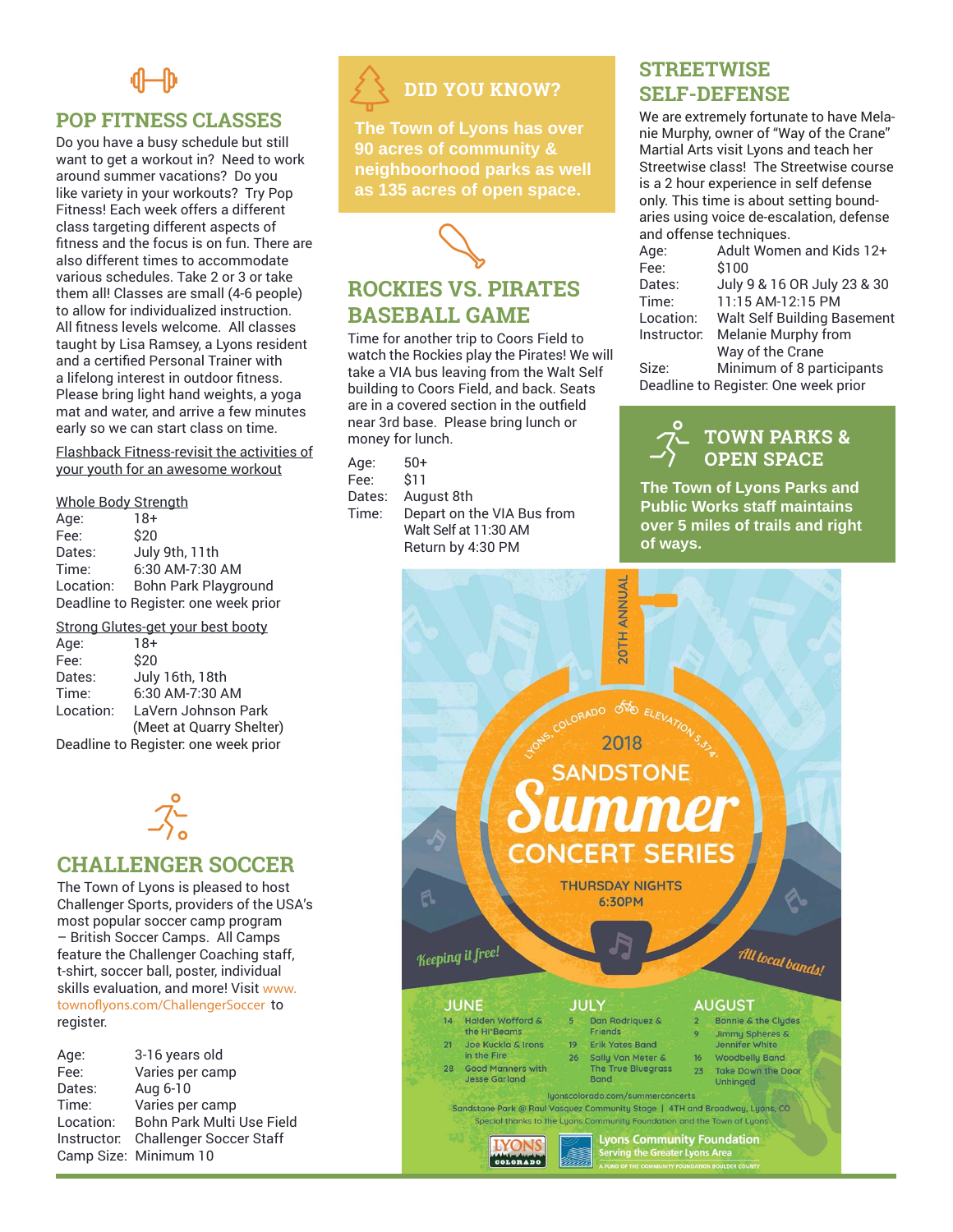

昭  $\bigoplus$  $\triangle$ 88  $\bigoplus$ Fog  $\blacktriangledown$  $\varphi$  $\bigg\{ \bigg\}$  $\bigoplus$  $\mathcal{S}$  $^{000}_{000}$  $\mathcal{R}$ **1995**  $\bigoplus_{\mathbf{p}}$ S क्र (2017)  $\frac{1}{\sqrt{2}}$ Պ—ֆ  $\bigcirc$  $\overline{\mathcal{C}}$  $5^2$  $\bigoplus$  $\bigcirc$  $(5)$ (1) 泊<br>[旧]  $\bigcirc$  $x_{i}^{2}$  $\left(\begin{matrix} \overbrace{1} & \overbrace{1} & \overbrace{1} & \overbrace{1} & \overbrace{1} & \overbrace{1} & \overbrace{1} & \overbrace{1} & \overbrace{1} & \overbrace{1} & \overbrace{1} & \overbrace{1} & \overbrace{1} & \overbrace{1} & \overbrace{1} & \overbrace{1} & \overbrace{1} & \overbrace{1} & \overbrace{1} & \overbrace{1} & \overbrace{1} & \overbrace{1} & \overbrace{1} & \overbrace{1} & \overbrace{1} & \overbrace{1} & \overbrace{1} & \overbrace{1} & \overbrace{1} & \overbrace{1} & \overbrace$  $\odot$  $\begin{pmatrix} \circ \\ \circ \end{pmatrix}$  $D F$  $\left(\!\!\left\langle \cdot \right\rangle\!\!\right)$ e) R  $\mathcal{C}$  $\overline{\mathbb{Q}}$  $\widehat{\mathcal{C}}$ A Ō., E 囲  $\sqrt{h\gamma}$ 22<br>1  $\sqrt{2}$